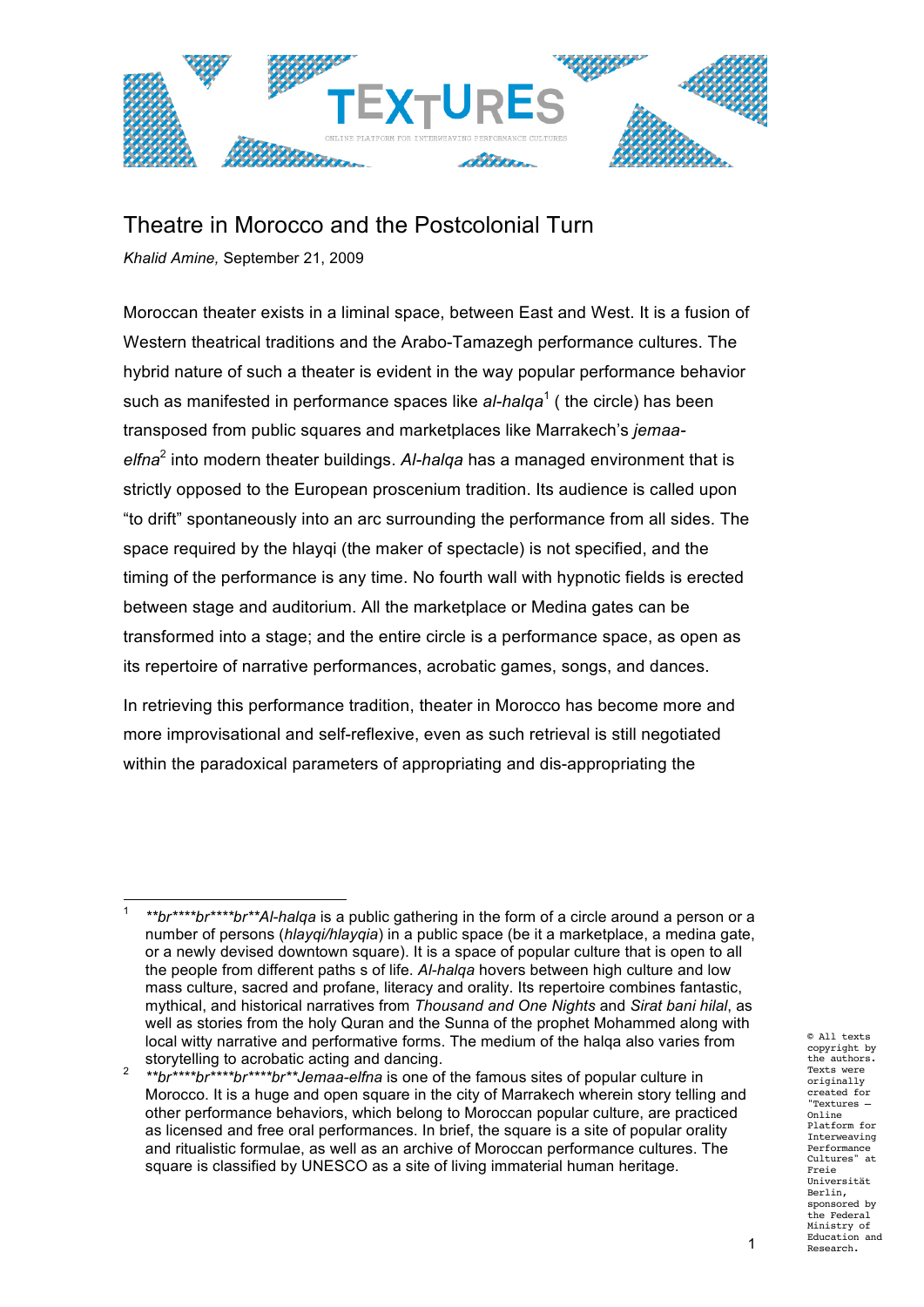

Western models of theatre making that were introduced to the country by the turn of the twentieth century. The Europeanization of Morocco's performance cultures happened as late as 1913, the date of the creation of 'Teatro Cervantes' (its architecture is similar to the Berliner Ensemble) in Tangier and other theatres in big metropolitan centers such as Casablanca, Rabat, Tetouan. The first Arab theatre company visited Morocco in 1923. By the year 1926, Moroccan Amateur companies started to perform in Fes, Tetouan, Tangier, and Casablanca. Famous Moroccan political figures of the independence movement not only encouraged theatre activity, but also utilized theatre's intricate ability to subvert as a means of empowering the majority of illiterate Moroccan subjects under the Franco-Hispanic colonial administrations. In 1950, the French colonial administration decided to render theatrical activity in Morocco less progressive, for Moroccan theater during the colonial period was generally a theater of resistance that paid more attention to the political rather than the aesthetic. Professionals were called from France in order to orient Moroccan theater toward the direction designated for it by the colonial administration. Thus, André Voisin and Charles Nugue assisted by two Moroccans, Abdessamad Kenfaoui and Tahar Ouaziz supervised theatrical workshops in the Mamora Center in Rabat. As a result of such theatrical training, the first professional Moroccan theater company was created under the auspices of the ministry of Youth and Sport bringing together Tayeb Saddiki, Ahmed Tayeb Laalej, Fatima Regragi, Abdessamad Dinia, Driss Tadili, Mohamed Afifi and others.

The Mamora theatrical circle, then, was created at the turn of independence (1956- 1975), yet still under the influence of the French colonial policy of containment and assimilation. The aim of such Francophone policy was to absorb the nationalist subversive actions that were manifested in the early theater of resistance, and to establish, instead, a mystifying theatrical apparatus that would smooth conflict and resolve social tension through the implementation of a Moroccan version of the French Comedy. Thus the Mamora was established as an official theatrical company. Upon the independence of Morocco in 1956, the National Theater

© All texts copyright by the authors. Texts were originally created for "Textures – Online Platform for Interweaving Performance Cultures" at Freie Universität Berlin, sponsored by the Federal Ministry of Education and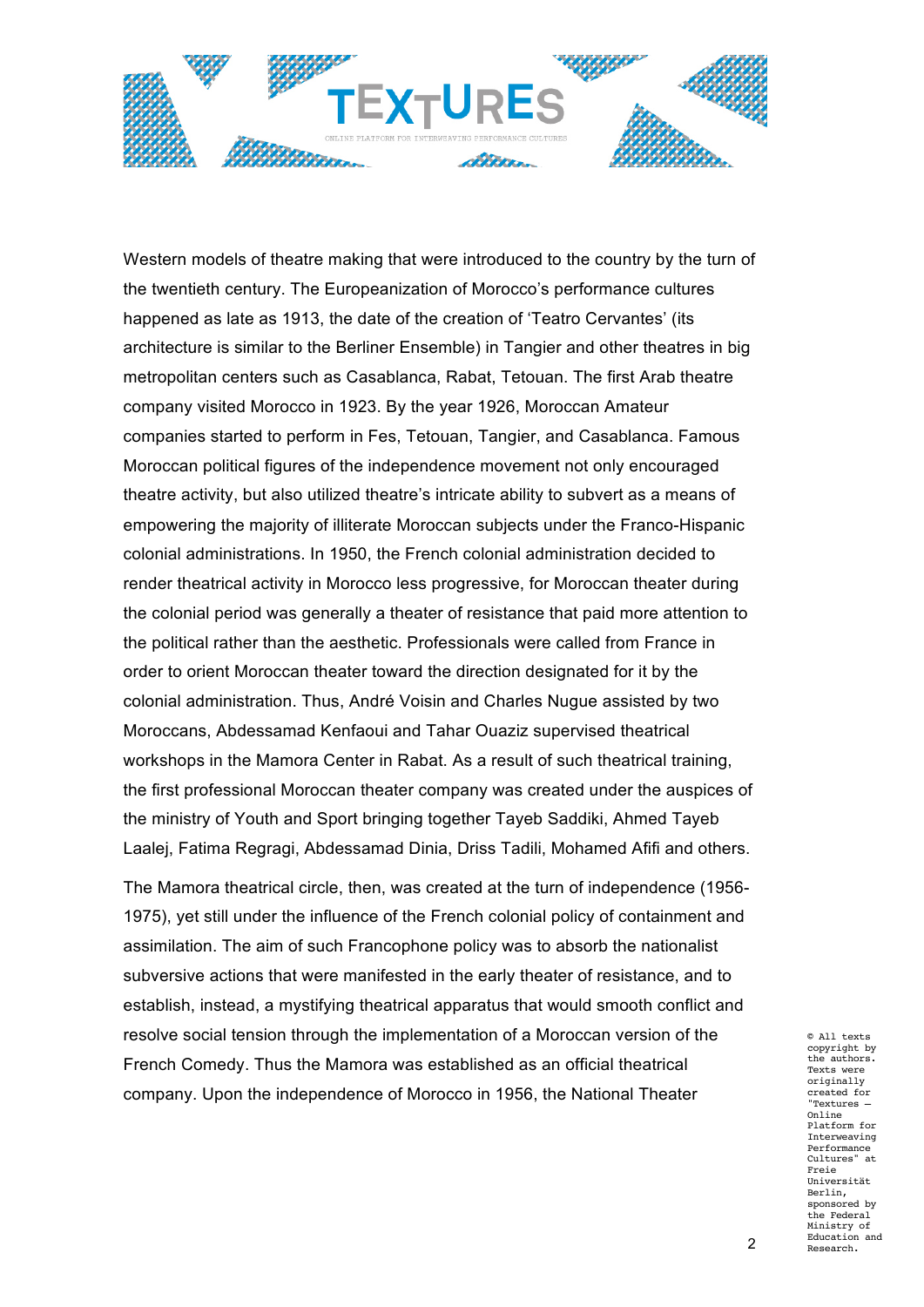

Mohammed the Fifth was created in Rabat, along with the Moroccan theater Research Center under government auspices. From 1956 until 1974, a period covering postcolonial administration, the Mamora group (under the supervision of the ministry of Youth and Sport with the playwright Driss Tadili as artistic director) performed a series of adaptations from the Western repertoire, mainly from Molière as a landmark of French theatre. Shakespeare occupied a secondary position. In brief, the Mamora theater company that occupied a hegemonic space within the Moroccan theatrical map since 1956 exemplifies the collaboration that was effected between the State and the Stage, for theatre was utilized as a means of indoctrinating people and depoliticizing them.

Colonial politics of theatre added more complexities to the emerging Moroccan stage. Hybridity has become quite apparent in the works of Tayeb Saddiki – Morocco's most notorious theatre man – and others like Ahmed Tayeb Laalej, Abdessalam Chraibi, Driss Tadili, Abdessamad Kenfaoui up to Zobeir Ben bouchta. Saddiki's play titled *diwan sidi abderrahman al-majdub* (The collection of Master Abderrahman al-majdub, 1967) is conceived in an open public place that is also hybrid in the way it holds up a mirror to the performance itself almost in the same way as the Commedia dell'arte. The play's structure is circular rather than linear. It is situated in *Jemaa-elfna*, an open site of performance cultures that is also a space of hybridity. The first scenes of *al-majdub* production are designed to draw our attention to the making of *al-halqa* and its circular architecture. On-stage actors inscribe the circular morphology of *al-halqa* through a series of comic acrobatic games and mimetic body language. They serve as audiences for each other as the narrator (the story teller) gives space to his little *halqa*. The *halqa* of al-majdub represents the Moroccan popular poet as a Shakespearean fool, giving voice to wisdom in a corrupt social order. The effects of such an absurd situation are sharply comic, yet leading to a collective questioning of the status quo.

© All texts copyright by the authors. Texts were originally created for "Textures – Online Platform for Interweaving Performance Cultures" at Freie Universität Berlin, sponsored by the Federal Ministry of Education and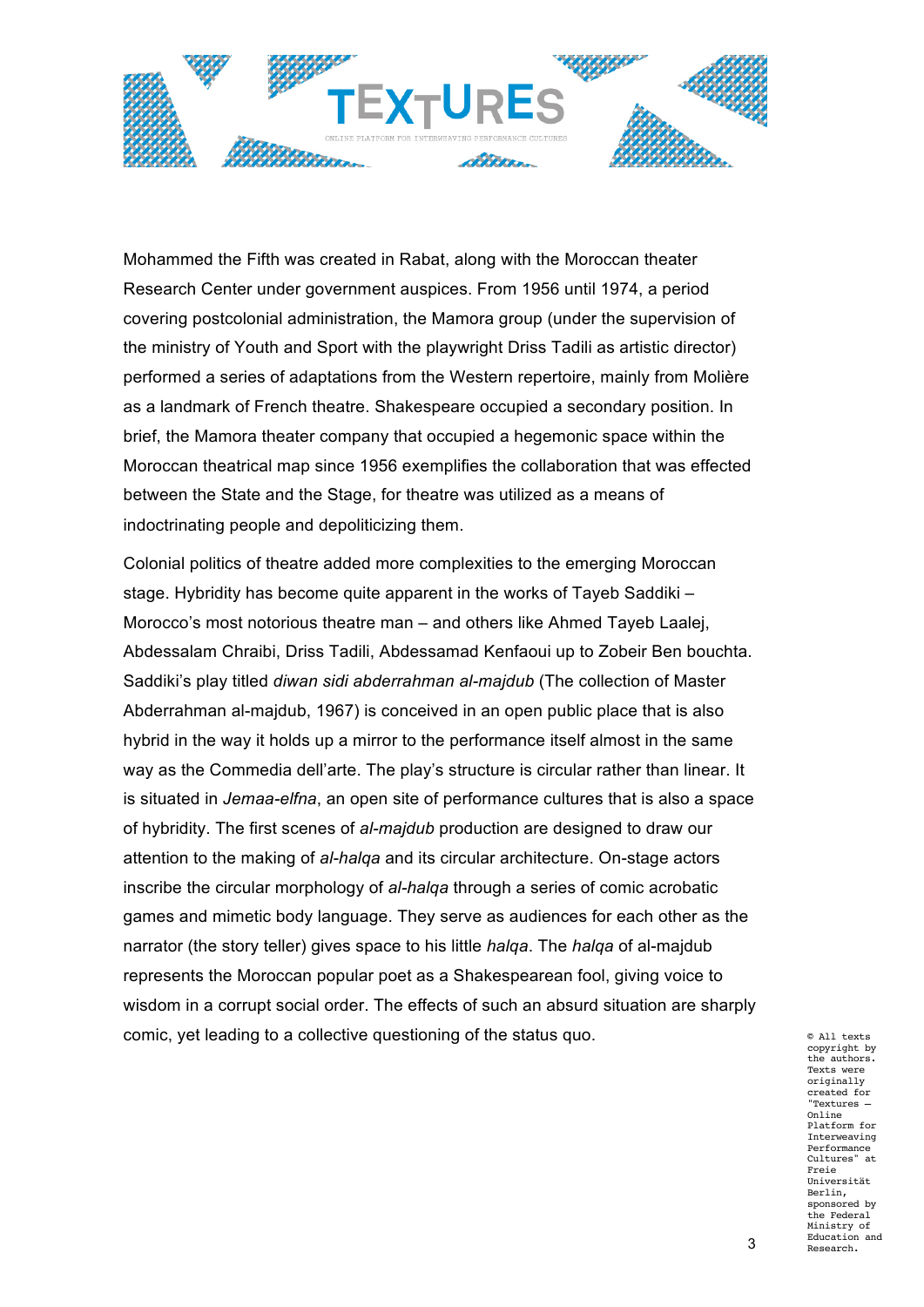

Saddiki's play, *Maqamat Badia Ezzamane El-Hamadani* (The Assembly of Badie Ezzamane El-Hamadani) $3$  marks another turning point in Moroccan theater as it restores the performative qualities of maqamat's narrativity back to the Moroccan and Arab stage. The play takes place in an open public square. At the outset, Saddiki's narrator announces that it can be any of the famous Arab squares: it can be Al-Halfaouin of Tunis, or Harun Arrachid's square in Baghdad, or the Green Ataba of Cairo, or even our magical Jemaa-elfna in Marrakech. Then the two prominent *bsat* (a semi circular performance event that appeared in Morocco in the mid 19<sup>th</sup> C in the cities of Marrakech and Fes) personae playfully call the attention of their audiences. Other actors play audiences too while preparing to adapt to the roles. Like most halqa's of the bsat tradition, the performance lacks an organic thematic unity, for it is fragmented into little furjas (performances) or halqas (circles) that have only one common aspect: that is the master narrator. In the first furja (performance) Issa Bnou Hicham tells the story of his friend, poet Abdoul Fath Al-Iskandari whom he surprisingly runs into in one of the halqas of Baghdad. Aboul Fath justifies his present situation as a performer and condemns the decadent spirit of his society. The second furja is composed of five maqama wherein the two friends Issa Bnou Hicham and Aboul Fath Al Iskandari have more stories performed in the bsat's halqa. All these stories are derived from the maqamas, yet theatricalised as fragmented little performances. Saddiki's fragmentation strategy is rooted in the dynamics of the halqa and its fluidity as far as the unity of subject is

© All texts copyright by the authors. Texts were originally created for "Textures – Online Platform for Interweaving Performance Cultures" at Freie Universität Berlin, sponsored by the Federal Ministry of Education and

<sup>!!!!!!!!!!!!!!!!!!!!!!!!!!!!!!!!!!!!!!!!!!!!!!!!!!!!!!!</sup> <sup>3</sup> The *maqama* or assembly is an Arab artistic form. It is a long narrative poem. The tradition of maqama started in the eleventh century when Badie a-Azzaman al-hamadani composed his first maqama. Though it has dramatic characteristics, the maqama cannot be regarded as a complete play destined for the stage. Jacob Landou highlights the theatricality of the maqama: "Another popular literary form which often contains the elements of mimicry is the Arabic maqama, in which the theme was frequently presented in the guise of conversation, parts of which imitated various characters" (Jacob, M. Landou, *Studies in the Arab Theatre and Cinema*(Philadelphia: 1957). The rawi (narrator) presents his narrative in the form of story telling, yet adapts different roles to render his characters more flesh and blood. However, the poetic aspect of the maqama is much more dominant than its theatricality as Landou rightly observes: "(Its) linguistic sophistication is valued more than the successful imitation" (Landou,*Studies in the Arab Theater and Cinema*, 3).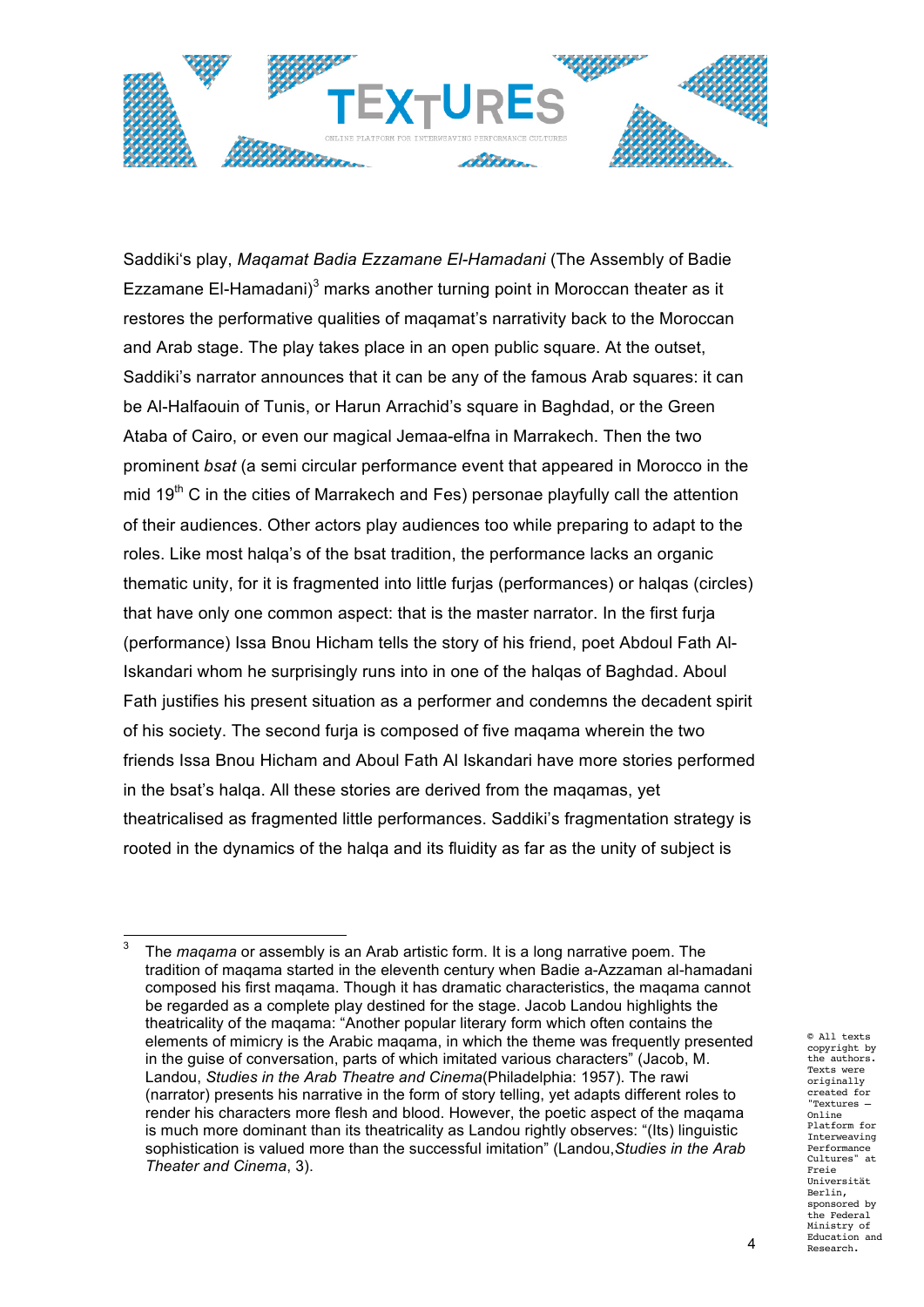

concerned. In sum, Saddiki's two plays described briefly above exemplify the postcolonial dynamics of retrieving tradition as a form of interweaving with past performance cultures.

However, the most recent Moroccan improvised theatrical projects engage in what Abdelkbir Khatibi calls '*un dialogue en abyme'*, that is a self-reflexive dialogue with the actual theatrical apparatus in Morocco. Mohamed El-kaghat remains the best representative of the subversive Moroccan *murtajala* (*L'Impromptu Théàtrale*/the Improvised play). He is an academic, playwright, director, and actor who is well acquainted with the Western *Impromptu* and its comic yet ironic representation of theatre problematics since Molière's *L'Impromptu de Versailles* (1663), and *Critique de L'école des Femmes*, Luigi Pirandello's *Six Characters in Search for an Author* (1921) and *Tonight We Improvise* (1929), Eugene Ionesco's *L'Impromptu d'Alma* (1956), or Samuel Beckett's *Catastrophe* (1982). El-Kaghat realized the intricate ability of such a theatrical genre to communicate the Moroccan tremulous performance body through self-reflexive performance semiosis. In his prologue to *Murtajalat Fes<sup>4</sup>* (The Improvised of Fes), El-kaghat not only legitimatizes his practice of the Impromptu, but also our need for such a theater practice: "Because our theatre suffers from all kinds of problems, I have adapted *the Impromptu* in order to expose them to the audience after I realized that discussing problems is not as effective as performing them on stage. Through irony and the exaggeration of comic situations I desire to create a dark comedy."<sup>5</sup>

The improvised play becomes a legitimate theater practice that is based on an unfinished dramatic script, full of holes and that should be filled in the process of the performance event through actors' improvisation. And this very fact enlarges the freedom of actors who contribute a great deal in the re-writing of the dramatic script in every performance.

© All texts copyright by the authors. Texts were originally created for "Textures – Online Platform for Interweaving Performance Cultures" at Freie Universität Berlin, sponsored by the Federal Ministry of Education and

<sup>!!!!!!!!!!!!!!!!!!!!!!!!!!!!!!!!!!!!!!!!!!!!!!!!!!!!!!!</sup> <sup>4</sup> Mohamed El-kaghat, *al-murtajala al-jadida & murtajalt Fes* (The New Improvised Play & The Improvised of Fes) (Unfinished Theatrical Projects), Casablanca: Sabou Publications, 1991.

 $5$  Ibid,  $7.$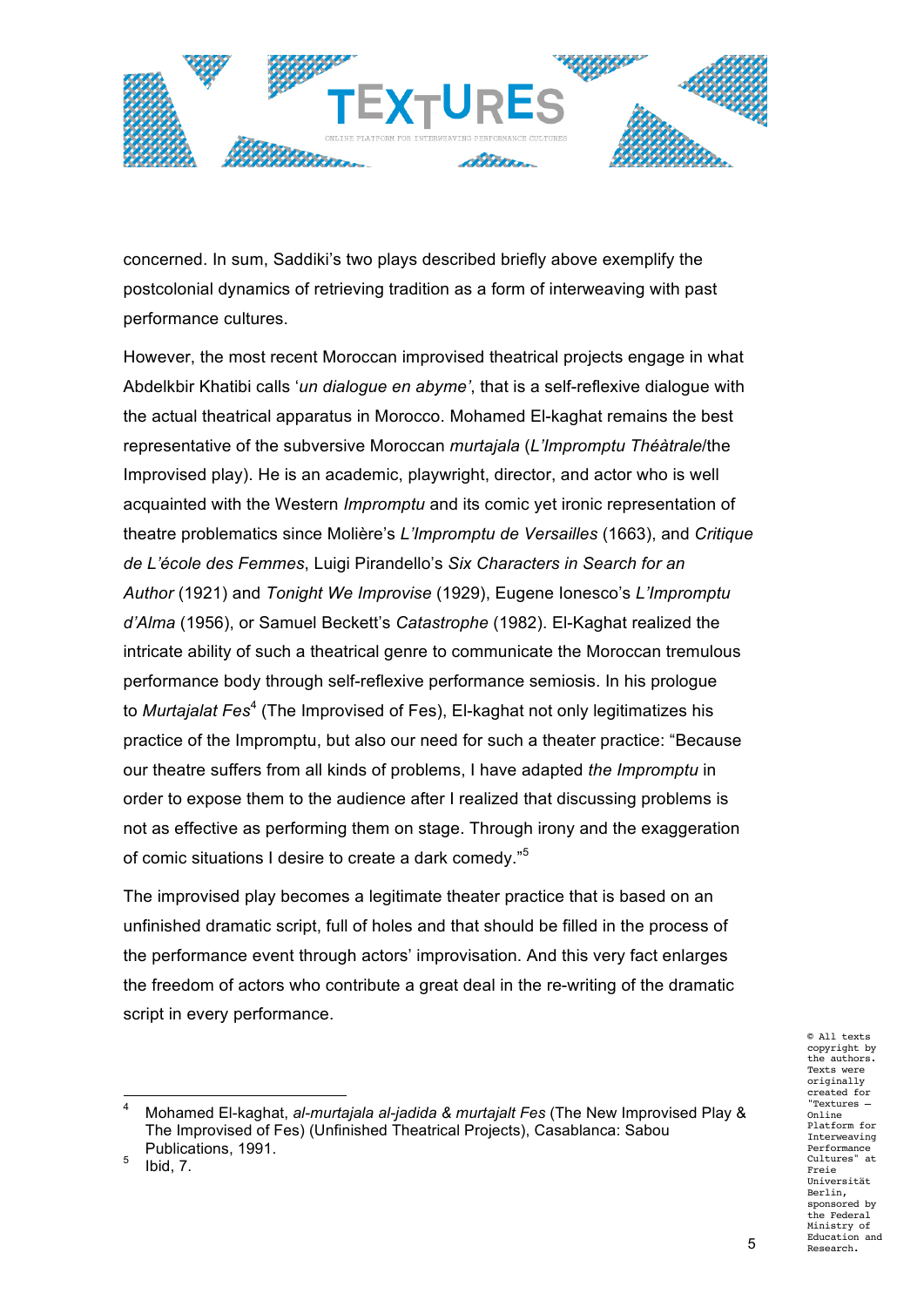

The murtajala is comic through and through, due to its hilarious witty dialogues, comic situations, and sharp critique of theater practice within its social milieu. Still, it is considered a dark comedy as it foregrounds the old Moroccan saying *"more sadness makes you laugh"*. In *The Improvised of Fes*, for example, and through an ironic representation of the corrupt and ruthless judge *al-kadi Yazref*, El-kaghat reminds us of one of the most painful moments in Moroccan theater's brief history, namely the Fakih Ahmed Ben Saddik's fatwa against the practice of theater and acting at large: "Ah… Ah… You don't know that acting is forbidden by divine law? Haven't you read the book of "*Ikamatu dàlili àla hurmati at-tamtili*"? You don't know that the imitation of non-believers is forbidden..."<sup>6</sup> Such statement sums up a whole mindset that still regards theater as an evil practice which should be eradicated from our deeply rooted Arabo-Islamic culture. El-kaghat's ironic reflection on the subject illustrates the true problems that hinder artistic expression in Morocco. Yet, in murtajalat *Chmisa Lalla<sup>7</sup>* , the general public's incessant search for trivialities and non-substantial laughter change all of a sudden into a state of deep sorrow. Lalla Chmisa, daughter of the sultan can no longer laugh or enjoy the beauty of life because of such sadness. So the sultan asks all actors and entertainers of the country to restore her smile and discover the causes behind her deep sorrow. The play critiques the reification of theater practice under government auspices (especially the highly disturbing amateur theater of the 1970s), and reveals the impotence of most selected juries in the National Festival of Amateur Theater. *Lajnat al-hukàm al-hukamaa al-muhanàkin* (the committee of wise and fat jury) is supposed to be the savior of Lalla Chmisa. But what happens in the play is quite the opposite, for they deepen her sadness. This fact illustrates their incompetence and inability to appreciate substantial art. The representation of the committee's debates and suggestions reveal their theatrical illiteracy, a fact that creates ironic situations.

© All texts copyright by the authors. Texts were originally created for "Textures – Online Platform for Interweaving Performance Cultures" at Freie Universität Berlin, sponsored by the Federal Ministry of Education and

<sup>!!!!!!!!!!!!!!!!!!!!!!!!!!!!!!!!!!!!!!!!!!!!!!!!!!!!!!!</sup> <sup>6</sup> Mohamed El-kaghat, *Murtajalat Fes*: 83-84.

<sup>7</sup> Mohamed El-kaghat, *Chmisa Lalla* (unpublished script).